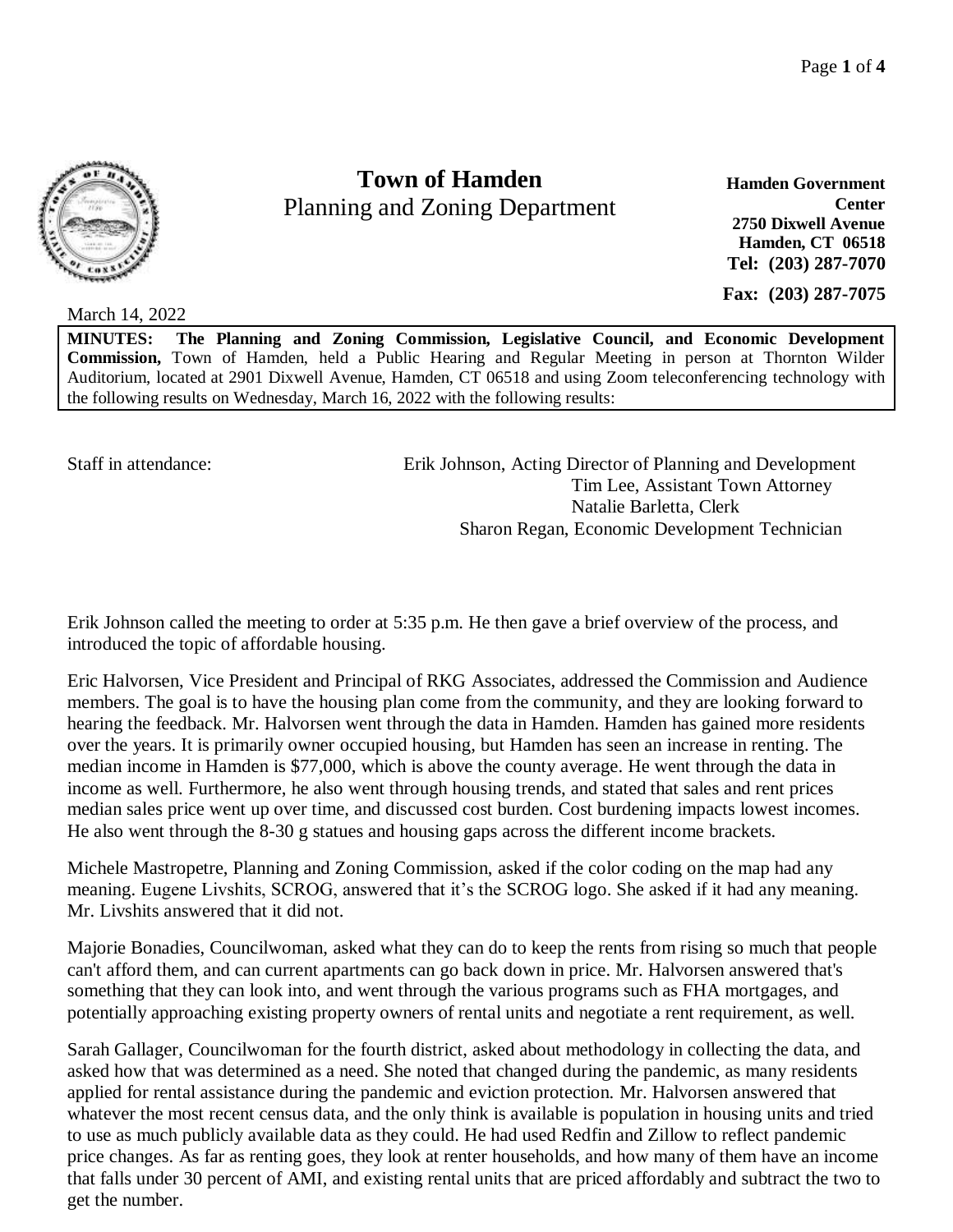Ted Stevens, Councilman, asked if this represents the town currently, and asked if there was an under supply of housing. Mr. Halvorsen answered as of 2019 estimate and population grows, they didn't do housing demand estimates.

Robin Colewell asked if the homeless population was considered. Mr. Halverson said he didn't look at homeless population, and if there were gaps in temporary housing, that can be added in the goals, which would be the next step in the process. That can be added in the plan as well.

Ms. Gallager asked with the rental supply units, are those naturally occurring housing units, and if there was any risk of losing them, whether they be permanent or naturally occurring, or deed restrictions. Mr. Halvorsen answered the units they see here, deed restricted in one manner or another and a subset of the total units. Ms. Gallager asked if they were naturally occurring affordable housing units. Mr. Halvorsen answered yes.

David Fink addressed the commission. He wants to hear the community goals, and they do not need to not be specific. He will then return those list of goals with a list of potential strategies to meet them. A lot of towns like Hamden have income on both the lower and the higher end of the spectrum. It may seem counterintuitive to lower some of the price pressures for the median.

Patricia Vener, resident, suggested the goal of keeping people who are aging in their homes.

Ms. Bonadies suggested that there wasn't enough elderly housing and that for 20 somethings that there is more nightlife.

Marissa Mead, resident, suggested small scale development and more multi-family housing in single family neighborhoods. Mr. Fink went through some ideas on how affordable housing has been created in other agencies.

Mr. Johnson then turned it over to the in person audience to provide their input.

Ms. Coldwell wants to see more single family home owners, and state rental assistance. What this accomplishes is that it will control housing and increases a stakeholder. This will in turn decrease the wealth gap, and have more empathis on single family owner occupied structures. It also should be affordable, as well as possibly have a rental assistance payment program to lock in mortgage rates so they don't become unaffordable.

Arnold Kerry, Habitat for Humanity of Greater New Haven, stated that one goal to make it for the town to provide that property with their organization. Ms. Mastropetre commented that she had a home that was beautifully restored in her neighborhood by the same organization, and she commented that it's a wonderful organization. She suggested that the town can donate properties that are either blighted or the Town considers the use of tax sale list to bolster that amount inventory. She also suggested that liens, foreclosures, and they could have the first dibs on these homes. There was a brief discussion.

Mr. Stevens recommended that when looking for location for multi-family homes, 8 elementary schools are equally represented to spread the affordability in town, northern end of town. He also added that he would like to see strategies to see how they can best develop the type of density that the septic parts of town can support instead.

Ms. Gallager said one of her goals is to focus on the lowest income renters and looking town wide to look at vacant and underused properties. Furthermore, she encourages them to look at the longest term of affordability as well as land trusts and other ways to have permanent affordability for citizens. She thinks the goal should be to educate on affordable housing as well. She also mentioned tenant protection, and to look at the zoning regulations to address issues that need to be addressed.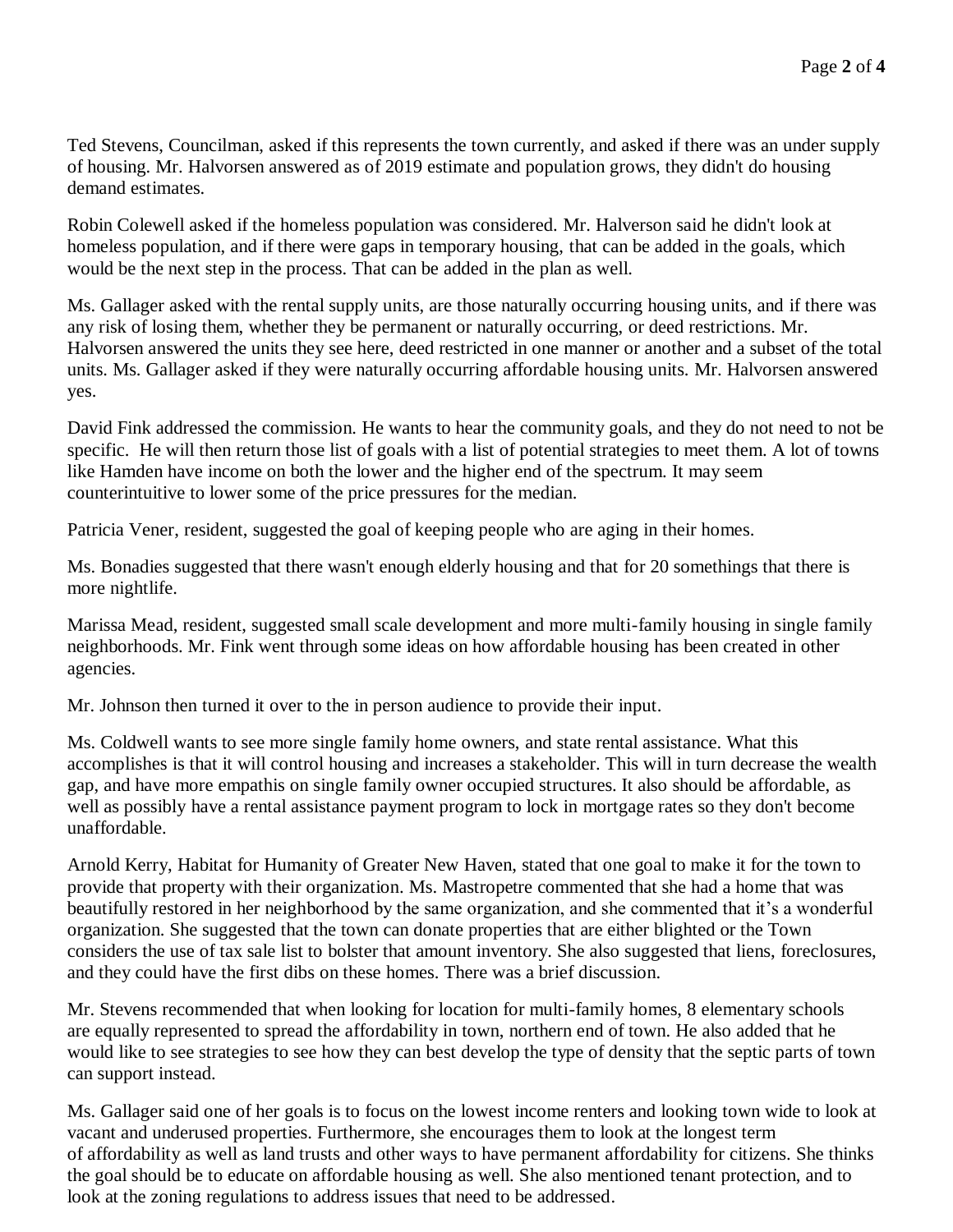Ms. Coldwell asked could have developers that build but the town should have the ability to the own land. Instead of selling town owned land, why not do a long term ground lease and have a sale. Mr. Fink said he will make a point that what is sent is a draft that can be edited.

Janice Elliot, resident, said she wants to second this and thinks that on the Zoning piece, the town's Zoning Regulations doesn't support it and she thinks it's an important next step. There should also be supportive housing for people with disabilities and experiencing homelessness as well.

Ms. Vener asked if there were any more town meeting to discuss items that they may want to address. Mr. Fink said based on the meeting, they will send the town a list of draft goals, and it's up to the town if they have forums to allow input. Towns must send plan by June 1, 2022. Mr. Livshits answered that the plan needs to be done by June 1, 2022 and needs to be updated every five years. The region is here to assist as they move forward. This is an important part of the process to improve the situation.

Mr. Johnson stated that the process of amending some of the Zoning Regulations have already begun, and there are resources currently available

Ms. Veneer mentioned concerns of rising taxes and maintaining the property that she experiences, and wondered if there were others that felt the same.

Sarah Clark, resident, asked if the goals can be made visible to the public, and if there is an email address to reach out with comments or ideas. Mr. Johnson answered yes, and put his email address in the chat. Ms. Clark asked if the goals will be posted online. Mr. Johnson stated that it's posted on the Economic Development website currently.

Laurel Coleman, resident, asked if there were other sessions before this one. She has lived at her home for over 20 years. She now has difficulty staying in her home, and wants to know if there are ways to stay in the home. She thinks the town needs to consider greenspace as well.

Mary O'Connell, resident, asked if the experts in towns that are doing better than us and it's greater than us. Mr. Fink stated that the towns are the same but different. He then listed generic goals that we try to see, and once the town figures out what the goals are and they will get a chance to look at that. Hamden is unique in many ways, and they are trying to figure out goals and see if they exist. He added that the draft plan that is adopted by the town is a living document, and discussions will be edited to improve it.

Mr. Halverson answered that as part of the overall affordable housing plan, they propose pulling together a locational map to identify locations. These are all specific areas of where the town may want to do affordable housing, and in some of the communities it's surplus properties. Some communities are encouraging housing rehabilitation, and there are a lot of different ways. He then showcased a map, and went through the details. He suggested taking suggestions. Mr. Johnson clarified does not mean that these are sites that are owned by the town or individuals, but these are potential property ideas. These areas include Maselli Farm (town owned property that was once a farm that has been sitting for 15 years), High Meadows (former state owned facility for teenager that is now vacant and town can acquire), Walgreens in Spring Glen, as well as a property near Dixwell Avenue and Arch Street.

Mary O'Connell suggested Dixwell between Putnam Avenue, Treadwell Street, and Mather Street.

Jeron Aston asked how large the sites were. Mr. Johnson answered that there are 30 acres, but only 27 acres are usable. He added that High Meadows is 34 acres, but not all were usable.

Mr. McDonagh suggested State Street as a potential area as well.